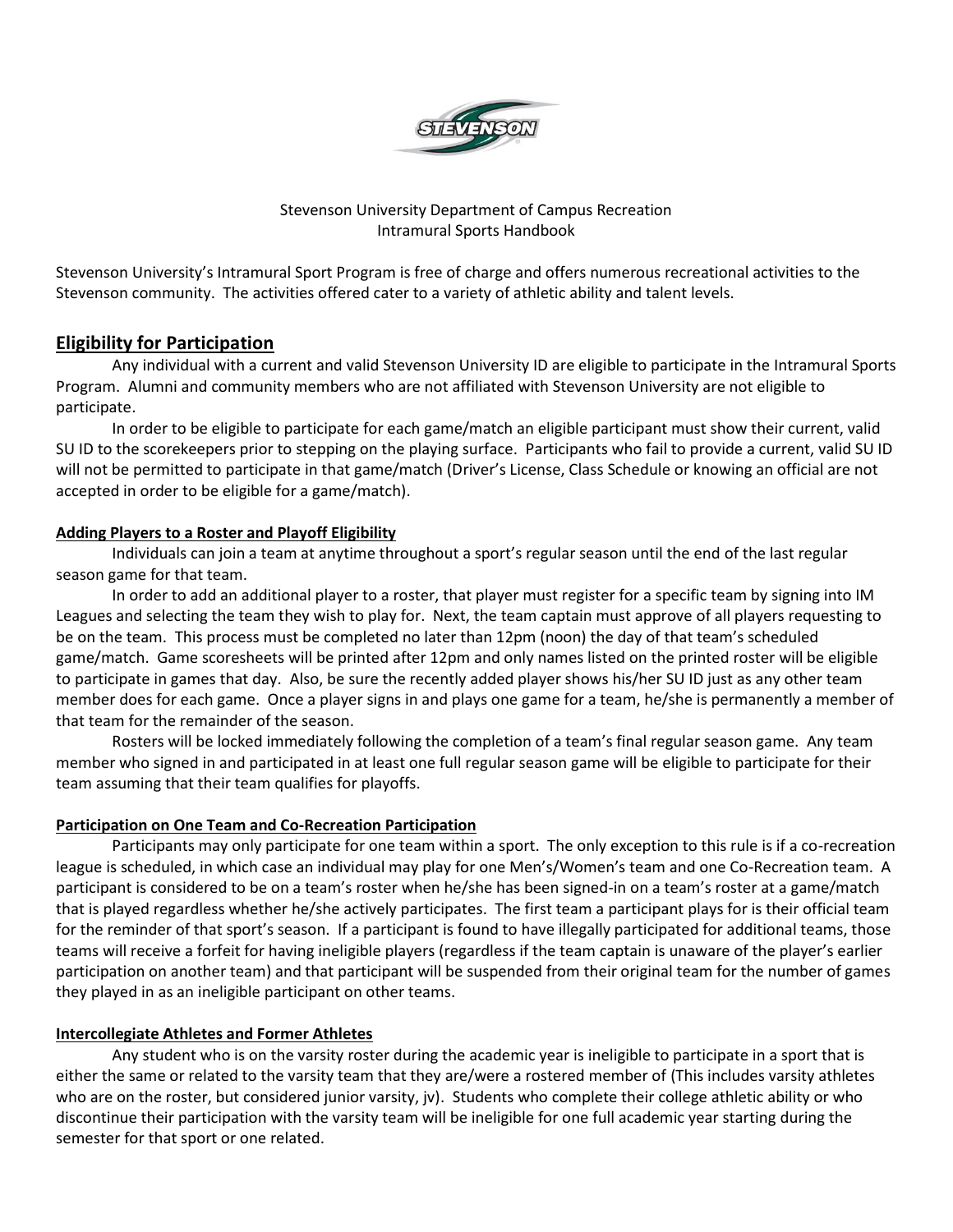### **Sport Club Athletes**

Teams are permitted to have no more than two current rostered sport club athletes as members of their team (regardless of the division the only possibilities are 2 males, 2 females, or 1 male and 1 female). Teams that have members that have fulfilled the above requirements must identify those members on their roster as sport club athletes. \*\*Failure to identify sport club athletes could result in a suspension from the league and future participation\*\*

| <b>Similar Sports List</b> |                            |                                |  |  |
|----------------------------|----------------------------|--------------------------------|--|--|
| Intramural Sport           | <b>Club Sport</b>          | Varsity/JV Sport               |  |  |
| <b>Flag Football</b>       | N/A                        | Football                       |  |  |
| <b>Beach Volleyball</b>    | <b>Women's VB</b>          | Men's VB, Women's VB, Beach VB |  |  |
| <b>Basketball</b>          | Men's Bball, Women's Bball | Men's Bball, Women's Bball     |  |  |
| Indoor Volleyball          | <b>Women's VB</b>          | Men's VB, Women's VB, Beach VB |  |  |
| Dodgeball                  | Dodgeball                  | Club Dodgeball                 |  |  |
| Soccer                     | <b>Women's Soccer</b>      | Men's Soccer, Women's Soccer   |  |  |
| Softball                   | Softball, Baseball         | Softball, Baseball             |  |  |
| <b>Tennis</b>              | N/A                        | <b>Tennis</b>                  |  |  |
| 3v3 Basketball             | Men's Bball, Women's Bball | Men's Bball, Women's Bball     |  |  |
| 4v4 Flag Football          | N/A                        | Football                       |  |  |

\*\*No more than 2 sport club athletes can play on a team\*\*

## **Division of Sports**

The Intramural Sports program strives to provide offerings that encourage as many students to participate as possible. In order to do so, the program is able to offer three leagues: Men's, Women's and Co-Recreation. Most rules for all sports will remain the same for both Men's and Women's leagues with slight modifications where necessary. Most sports have special rule modifications for Co-Recreational leagues to accommodate all players and enhance the quality of play. Female participants are allowed to participate on a Men's league team if they wish.

Some sport leagues are separated into two divisions: A and B Divisions. The A Division is for teams who have players with advanced skill levels and wish to play at a highly competitive level. The B Division is for teams who wish to play in a less competitive environment. Teams in the B Division usually have players with a variety of skill levels.

\*\*The Intramural Sports Staff reserves the right to change or move a team to a different division, if necessary, in order to enhance the competitiveness of the division and/or the enjoyment of the other teams in the division.\*\*

## **Captain's Role**

Intramural Team Captains' will serve as the liaison between their team and the Intramural Sports Office and its Staff. This includes taking on the responsibility of both the administration of his/her team and the behavior of each and every team member on and off the playing field (team members also extend to include coaches and spectators). Team Captains' are responsible for understanding, and communicating to their teams, the policies that govern the Intramural Sports Programs, as well as, the specific rules that govern each sport. Having a good understanding of the program policies and sport rules will help facilitate and further aide a team's participation to be an enjoyable and worthwhile experience at Stevenson University.

## **Captain's Responsibility**

- 1. Register your team online through the Stevenson University portal of IM Leagues and ensure a completed roster (has the minimum amount of required eligible participants) by the end date of registration.
- 2. Attend the appropriate Captain's Meeting for your team and take the Captain's Quiz (if required for the sport).
- 3. Communicate all necessary information (basic rules and rule changes) to the team members.
- 4. Meet with the Intramural Official's prior to each game for the pre-game Captain's Meeting.
- 5. Check schedules regularly for updates/changes in game times. All schedules will be posted online and the location should be communicated to team members.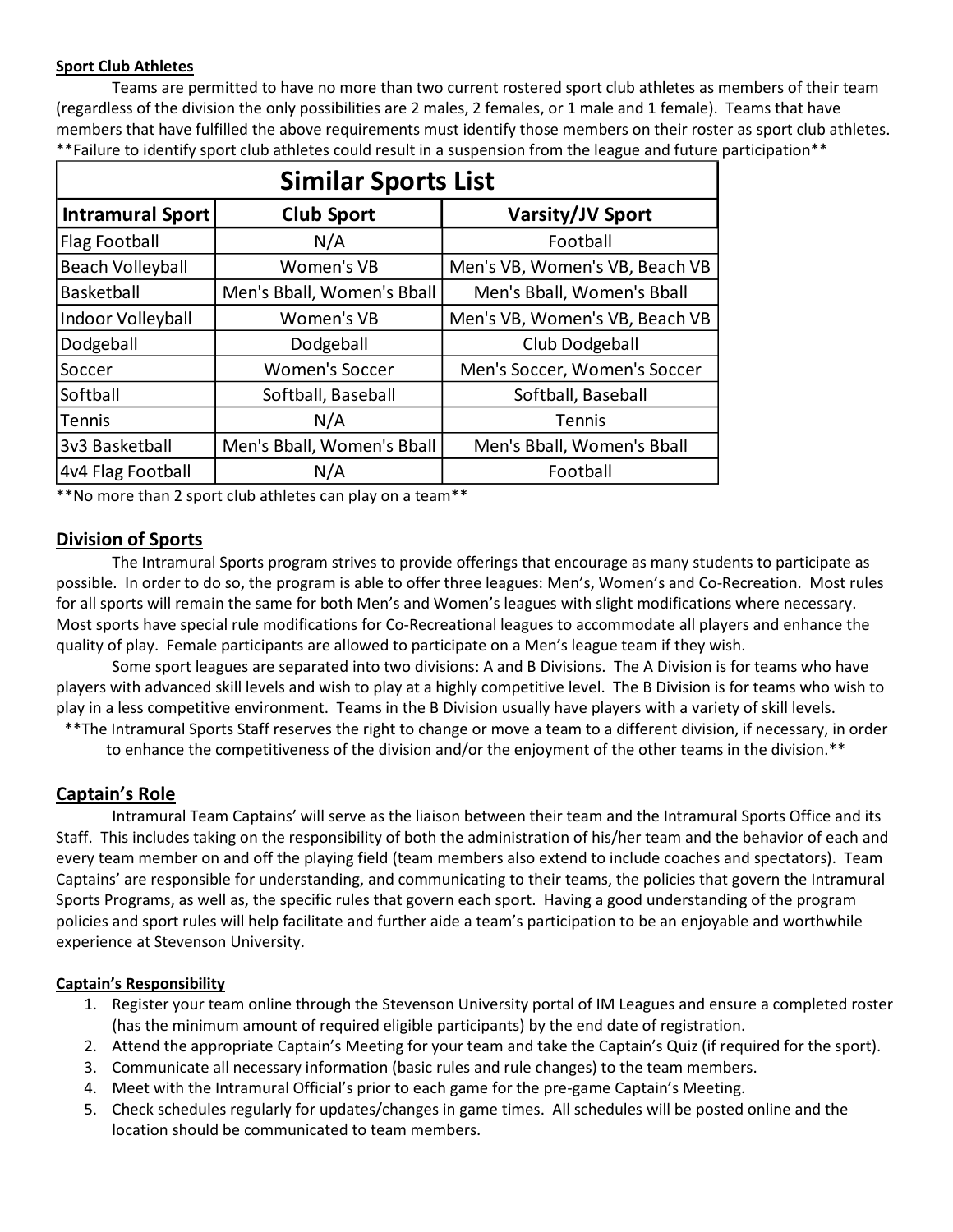- 6. Obtaining and communicating your team's playoff schedule after the completion of the last regular season game for that league.
- 7. Make sure that you know and understand the rules of the sport you are participating in and informing your team members of ALL Intramural Policies and Rules.
- 8. Ensure that your team has at least the minimum number of eligible participants at least 10 minutes prior to the start of each game. Game time is forfeit time!
- 9. Ensure that all team members have appropriately signed in with the Intramural Staff by presenting their valid SU ID before each game starts or before they enter the field of play if they arrive late.

#### **Free Agent Registration**

Any eligible participant or group of participants who want to participate in an Intramural Sport, but do not have enough members to form a team, can register themselves as a free agent. In order to sign up as a free agent, visit the Stevenson University portal of IM Leagues and under the Register to Play tab click on the link to "Register as a Free Agent." Fill out the required information such as the Intramural Sports you would like to play, your name and contact information and click "Submit." The Intramural Sports Staff will do their best to first form a team out of registered Free Agents, if possible or will find a team that needs additional players. Free Agents will be notified before the season starts of their placement. However, it is not guaranteed that Free Agents will be assigned to a team.

### **Championships**

Although winning is a lot of fun, Campus Recreation likes to focus more on participation than winning. For those teams who are fortunate enough to make it through the competition and to the championship game, they will be competing for the coveted Intramural Champions t-shirt. The Department of Campus Recreation does its best job to estimate the appropriate number of t-shirts and sizes that need to be ordered each year, but unfortunately cannot accommodate teams that have large rosters. Because of that, teams who win the championship game of their respective sports will be eligible to receive a limited number of shirts. Only the players who have checked-in and play in the championship game will be eligible to receive a t-shirt.

### **Sportsmanship**

Since the mission of the Department of Campus Recreation and Intramural Sports aims to encourage increased participation, the spirit of competition is important and will be assessed for every team during each of their scheduled games/matches. Each team will be assessed using the Sportsmanship Rating System.

The Sportsmanship Rating System is intended to be an objective rating system in which a team's attitude and behavior is evaluated throughout the Intramural Sports Season/s and Playoff Season/s. Teams are subject to evaluation before, during and after each Intramural Sports contest. It is the team captain's responsibility to educate all team members (including coaches and spectators associate with their team) of the system. Since teams are responsible for the actions of the individual team members and spectators related to it, each participant should choose his or her team carefully, as all team members will suffer the consequences of any disciplinary action taken by the Intramural Sports Staff against that team for violation of the intramural rules and sportsmanship guidelines.

Sportsmanship is vital to the conduct of every Intramural contest. In order to encourage proper conduct during games, officials, administrative personnel, and supervisors shall make decisions on whether to warn, penalize or eject players or teams for poor sportsmanship. These decisions are final. The Intramural Sports administrative staff will rule on further penalties as a result of unsportsmanlike conduct.

#### **Rating Method**

During each game, both teams' behavior towards the officials, other team and also each other will be rated by the Intramural Sports Staff. The authority of the officials' ratings exists prior to, during, and following all games to which that official is assigned, and extends to all persons on, at, or near the playing site. Sportsmanship ratings shall be marked on the scoresheet.

The Intramural supervisors and the Intramural Sports Staff may provide input which may raise or lower the rating. Supervisors may amend any rating for inappropriate conduct by a team or its spectators before, during, or after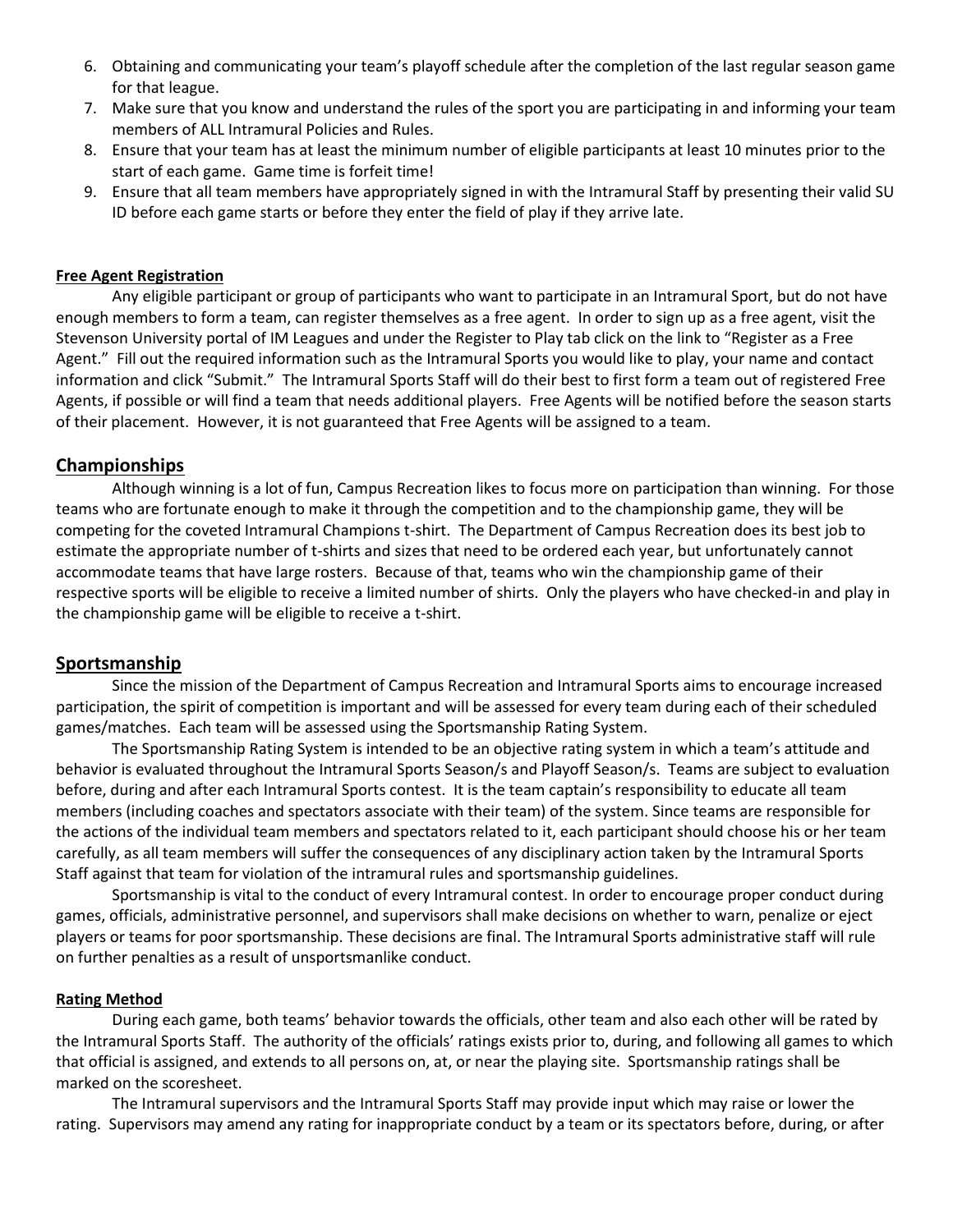a contest. Intramural Sports Staff may amend a rating at any time for inappropriate conduct, use of an ineligible player, use of a suspended player, and/or inaccuracy in reporting.

Officials have been instructed not to comment to teams about ratings. Teams may inquire with an Intramural Supervisor at the game site to view their sportsmanship ratings. Teams may also view their sportsmanship ratings in the Intramural Sports Office during normal business hours. A team captain may appeal his or her team's sportsmanship rating by submitting an appeal to the Intramural Sports Office by 12 Noon of the next business day following the game or match. Appeals after this time will not be accepted.

The Intramural Sports administrative staff reserves the right to review any rating given to a team if any actions or behavior are deemed unnecessary.

### **Rating Factors**

*The following actions and behaviors by team members, spectators and coaches can have a positive effect on a team's sportsmanship rating:*

- 1. Team members cooperate with and demonstrate good sportsmanship toward members of both teams, spectators, officials, and all other Intramural staff.
- 2. Team captain exhibits control over his/her team and spectators, converses reasonably and rationally with the officials about rule interpretations/calls, and cooperates by providing any information requested by an IM official/staff.
- 3. Team members participate in the spirit and intent of the Intramural Sport game rules and/or program policies. Team members accept judgment decisions made by the officials during the contest.
- 4. Respect is shown for SU Campus Recreation facilities and equipment.

## *The following actions and behaviors by team members, spectators, and/or team followers can have a negative effect on a team's sportsmanship rating:*

- 1. Participants / spectators who continually complain about officials' decisions and display dissention which may include derogatory or abusive remarks. Complaints include both verbal and nonverbal behavior. Excessive arguing between opposing teams / spectators might also lead to a lower rating.
- 2. Team captain exhibits little control over his/her team and spectators, converses in a dissenting manner with officials about rule interpretations/calls (discussion is allowed as long as it is done in a mature manner by the team captain), or does not cooperate with game officials or Intramural staff. Does not provide information requested by any intramural sports official/staff while performing duties.
- 3. Having any technical fouls or penalties for unsportsmanlike conduct or having a player ejected for unsportsmanlike conduct.
- 4. Taunting an opponent or opposing team spectator (trash talk).
- 5. Public indecency, vulgarity, or obscenity including foul or profane language and obscene gestures, incidental or intentional, non-directed or directed at an opponent, official, teammate, supervisor, spectator, or Intramural Sports staff member.
- 6. Physical abuse by participants / spectators in the form of fighting with an opponent, teammate, official, or staff member which occurred before, during, or after an Intramural Sports contest.
- 7. Any threatening behavior (verbal and/or nonverbal) to any Intramural Sports or Campus Recreation employee, participant, or spectator which occurred before, during, or after an Intramural Sports contest.
- 8. Individuals/teams that play after the consumption of alcohol/drugs. If the contest has begun when this is discovered, the player/s will be immediately removed from the facility, and the contest will be forfeited to the opponent.
- 9. Damage to or destruction of any SU or SU Campus Recreation facilities including failure to remove trash from the field or court following a game or match.

## **Rating Scales**

The Sportsmanship Rating System will function on a 4.0 scale with the following breakdown:

## **4 points or "A": Excellent Sportsmanship**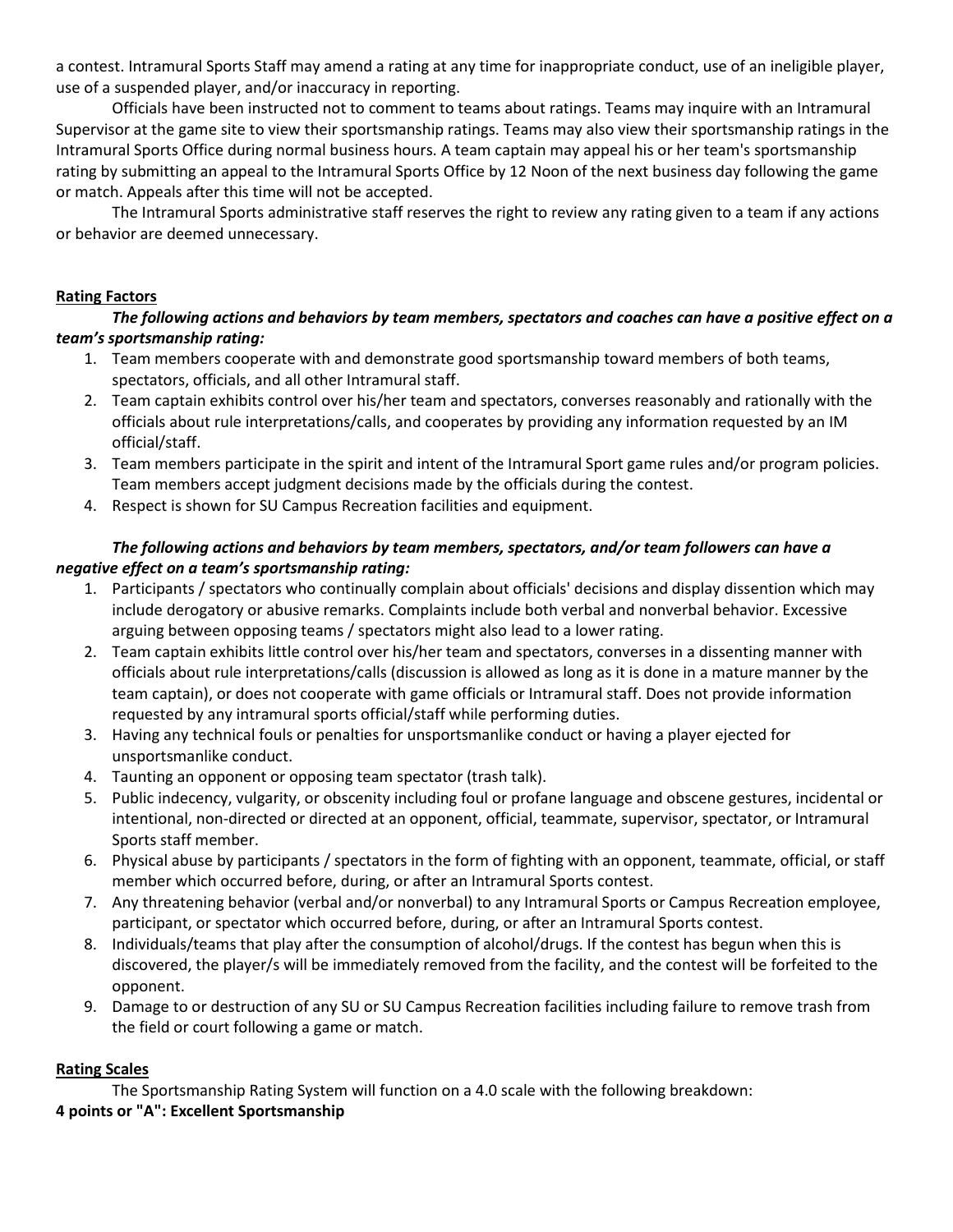Players cooperate fully with the officials about rule interpretations and calls. The captain also has full control of his/her teammates. Team members and spectators were respectful of opponents and officials and encouraged each other's efforts. At no time was this team disrespectful towards participants or officials.

### **3 points or "B": Acceptable Sportsmanship**

Team members and spectators are respectful of opponents and officials except for one or two minor incidents which may or may not merit a warning from the game officials or supervisor.

### **2 points or "C": Sportsmanship Needs Improvement**

Team members or spectators are disrespectful of opponents or officials on a number of occasions which may or may not warrant a penalty. Captain exhibits minor control over his/herself and his/her teammates and spectators. Teams receiving multiple warnings or having a player ejected for an unsportsmanlike act should receive no higher than a "2" rating.

### **1 points or "D": Unacceptable Sportsmanship**

Teams constantly comment to the officials and/or opposing teams from the field and/or sidelines. The team captain exhibits little or no control over teammates or himself/herself. Majority of individuals on this team are disrespectful of opponents or officials on a regular basis.

\*\*Teams which receive a second unacceptable rating ("1") in the same sport or activity are subject to immediate dismissal from league or tournament play.\*\*

### **0 points or "F": Season Ending Rating**

The following actions can result in an "F" sportsmanship rating:

- 1. Team is completely uncooperative and out of control before, during, or after intramural sports contest(s).
- 2. Team captain (spokesperson) exhibits poor control over self, the team, and/or the spectators.
- 3. Multiple ejections or blatant unsportsmanlike conduct that endangered participants, fans, officials, or supervisors.
- 4. Team fails to cooperate / comply with intramural sports administrative staff / University officials while performing their duties; falsely represents or withholds any requested information.
- \*\*Teams which receive a "0" rating are subject to immediate dismissal from league or tournament play.\*\*

### **Sportsmanship, Playoff Eligibility and Playoffs**

In order for a team to be eligible for playoffs, they must have an average sportsmanship rating of 3.0 points ("B") at the conclusion of the regular season for the league. The average shall be calculated by adding each team's rating for each game and then dividing by the number of scores added.

### **A team's regular season record will not be a determining factor for playoff eligibility.**

A team must maintain its 3.0 points ("B") average or better sportsmanship rating during the playoffs.

The average will include regular season and playoff games. A winning team which receives 1.0 to 2.4 points sportsmanship rating ("C" or "D") in a playoff game is subject to dismissal from further tournament play and should be prepared to appeal to the Intramural Sports Office on the next business day to remain in the tournament. If the team is allowed to advance, it must receive a 3.0 points or higher sportsmanship rating ("A" or "B") in all remaining playoff games.

Any team which receives a sportsmanship rating of 1 point or below ("F") during the playoffs will be immediately dismissed from further tournament play and subject to further disciplinary action as a team in subsequent sports, as individuals when appropriate, or to the team captain.

A losing team which receives a sportsmanship rating of 2 points or below ("D" or "F") in their final playoff game is subject to further disciplinary action as a team in subsequent sports, as individuals when appropriate, or to the team captain.

### **Protests and Appeals**

Questions pertaining to interpretation of rules on the part of game officials must be resolved by the Intramural Sports at the time the protest occurs and prior to the next live ball. Judgement cannot be protested! The procedures are as follows: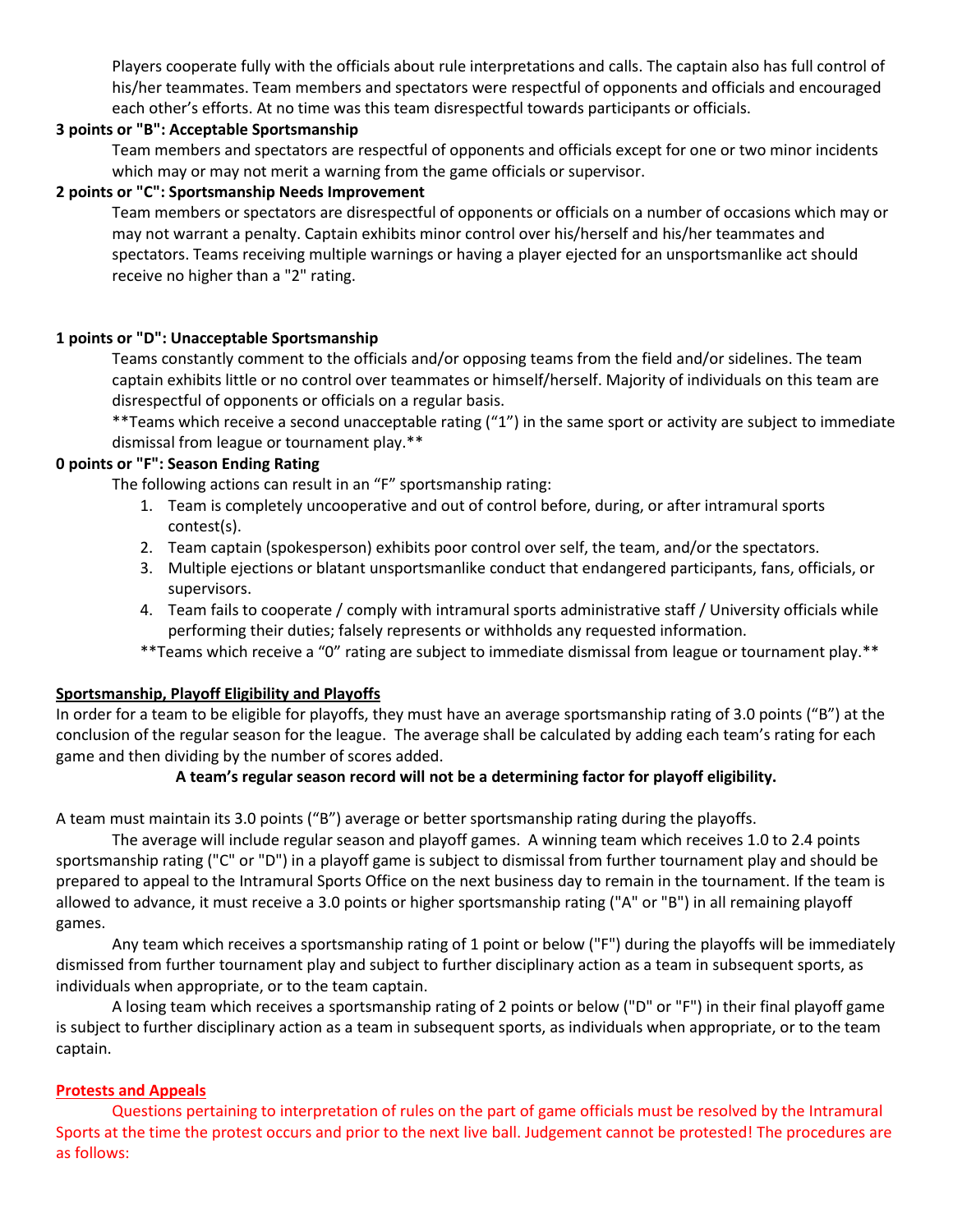- 1. If a team/participant feels that the official has misinterpreted a rule, the Team Captain shall calmly and immediately request a "time out" and inform the official that he/she wishes to have a ruling on the interpretation by the Intramural Sports staff member present.
- 2. No protest will be accepted which involves the judgement of the game official(s). The judgment of the official(s) is final.
	- a. Example: One foot in bounds while in possession of the ball constitutes a legal catch in flag football.
		- i. Case 1: an official rules the pass incomplete because the "player did not have two feet in bounds". This is misinterpretation of the rule, which IS grounds for a protest.
		- ii. Case 2: An official rules the pass incomplete because the "players first foot landed on the sideline". This is a judgement call, which IS NOT grounds for a protest.
- 3. If correction is necessary, the Intramural Sports staff in charge shall rule immediately and the team/participate shall not be charged with a time out. However, if the official's interpretation was correct the team/participant will be charged with a time out.
- 4. If a protest is upheld or denied, play will resume from the most appropriate point that it was stopped.
- 5. Eligibility protests must be submitted in writing to the Assistant Director of Campus Recreation Laura Waginger by 5:00pm the day following the game.
- 6. In playoffs, a team must protest eligibility prior to the next scheduled round involving the team.
- 7. In cases of disagreement between individuals in matches without officials, the Intramural Staff Member on site will make a final decision on the disagreement.

## **Forfeits and Defaults**

If a team or contestant fails to appear at the appointed place and time the Intramural Supervisor in charge shall declare the contest forfeited to the team or contestant ready to play (as long as that team has the required minimum number of players checked in). For team sports, having two less than the required number of participants ready to play at the start of a contest is considered a forfeit, unless otherwise stated in the Stevenson University Intramural Sports rules.

1. Consequences of a Regular Season Forfeit

Any team which forfeits a contest may become ineligible to participate in the playoff tournament. All forfeits results in an automatic 0 point (F) Sportsmanship Rating.

# 2. Multiple Regular Season Forfeits

If a team forfeits a second contest during the regular season, the team will be dropped from any further play in that sport.

3. Ineligible Players & Administrative Forfeits

Any team using an ineligible player shall forfeit all games in which the ineligible player had played. Teams that are dropped from a league due to use of ineligible players or other administrative infractions shall not be charged the forfeit fee as long as the number of remaining eligible players is enough to have fielded a team that could have received a default for the contest.

4. Players on Teams Winning by Forfeit

If a team wins a game by a forfeit, all names listed and verified as eligible by the Intramural Sports staff will be considered to have played that game.

5. Players on Teams Forfeiting Their Only Game

If a team forfeits its first scheduled contest and subsequently drops out of the league without playing a contest, those players who have signed-in for the forfeiting team will not be considered part of that team and may join another team without penalty.

6. Failure to Field Enough Players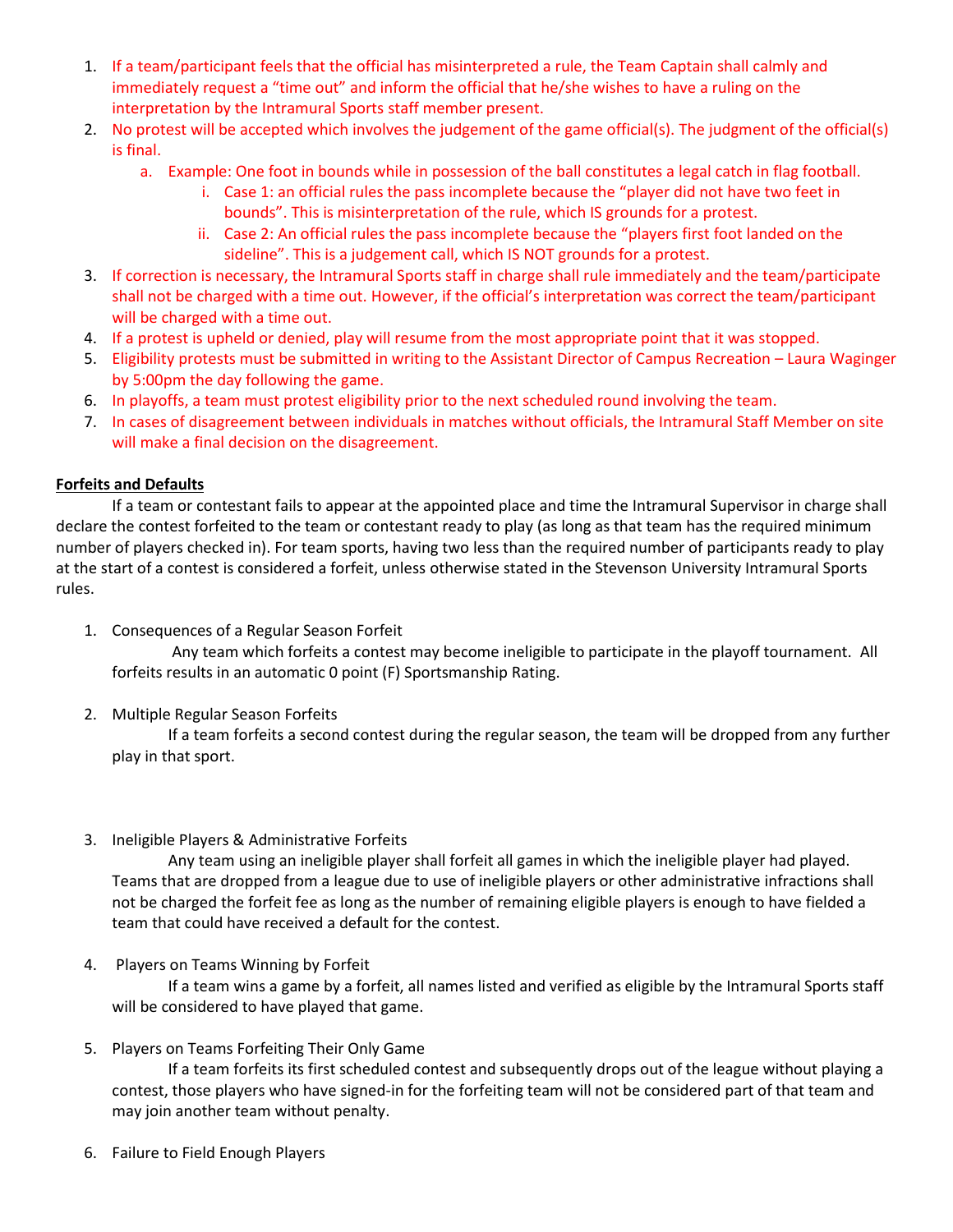At game time one less than the required number of participants to start a contest is considered a forfeit, unless otherwise stated in the Stevenson University Intramural Sports rules. \*\*Depending on the schedule for each night, the intramural staff might grant a team a 5-minute wait period for team member, but it is not guaranteed\*\*

7. Reporting a Default

When teams are aware that they will be unable to field the required number of players for a game or match, the team should notify the Intramural Sports Office no later than 12 Noon on the day of the contest (12 Noon Friday for Sunday games) to receive a default for the scheduled contest.

8. Consequences of a Regular Season Default

A team which records a default (at the game site or by notifying the Intramural Office) for a regular season contest receives a loss and a sportsmanship rating of 3.0 for the defaulted contest. The team will be retained in the league without penalty for the remainder of its scheduled games. Players who have signed-in for a team that defaults its first regular season game and subsequently drops out of the league without playing a game will not be considered part of that team and may join another team without penalty.

9. Multiple Regular Season Defaults

If a team defaults (game-site or reported) a second game during the regular season, the team may be dropped from any further play in that sport.

## **Ejected or Suspended Participants**

Any player, spectator, or other visitor may be ejected by game officials or other Intramural Sports staff for any conduct deemed unsportsmanlike or outside of the spirit of the rules. An ejected person is immediately ineligible for ALL intramural sports and activities, both in the sport of the ejection and all other intramural sports.

### **Ejection Process**

Any participant who is ejected must exit the playing field immediately. Intramural Supervisors will address the situation/s with the ejected individual/s and also communicate what the required process is for reinstatement. Even after an ejection, players will still be held accountable for their actions and behavior, which may be noted by the Intramural Supervisor. Once a participant is ejected from an Intramural Event he/she is ineligible until the reinstatement process has been complete and all suspensions (if sanctioned) are served.

### **Reinstatement Process from an Ejection**

- 1. Prepare a written statement detailing the events surrounding the incident. The statement should be delivered to the Intramural Sports Office in Garrison Hall North - Room 106 or emailed to the address listed on the Ejection Procedure Checklist given to the ejected person, when possible, at the time of the ejection. (to be completed within 7 days of ejection).
- 2. Schedule an appointment to meet with the Assistant Director of Campus Recreation to discuss the incident (to be completed within 7 days of ejection).

If these steps are not completed during a 7-day grace period, additional sanctions may be issued.

## **Failure to Complete Reinstatement Procedure**

An ejected person who does not complete the required steps in the reinstatement procedure outlined above remains ineligible for all Intramural Sports leagues, events, and activities for the remainder of his/her collegiate career. This "lifetime suspension" from all Intramural activities carries over from academic year to academic year until the ejected person completes the outlined procedure to regain his/her eligibility. The ejected person's name will be removed from the list once the reinstatement procedure is completed.

### **Verbal Threats or Physical Assaults of Players, Spectators, Game Officials, and Other IM Staff**

Anyone who threatens or physically assaults a spectator, player, official, or supervisor will be automatically suspended for a minimum period of one semester not including the semester that the incident occurred. The person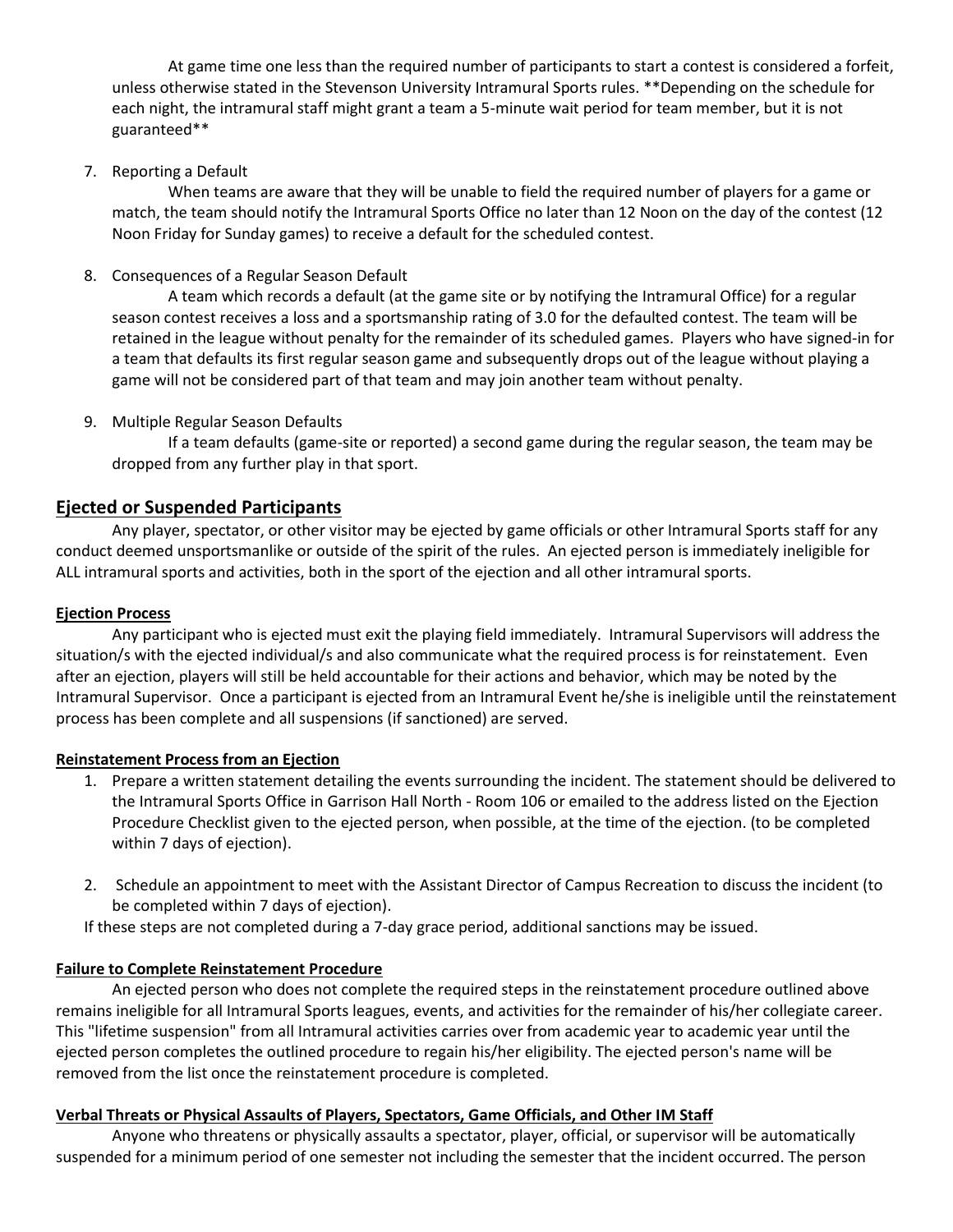must petition the Intramural Sports administrative staff for reinstatement into the program. Further, appropriate charges may be filed with the University Student Conduct.

### **Suspensions**

While an ejected player's suspension from intramural sports begins at the time of the ejection, any official suspension for the ejected participant's actions with respect to the particular incident does not begin until issued during the ejected participant's meeting with the Assistant Director.

### **Ejections that Warrant Indefinite Suspensions**

1. Physical Contact with Intramural Sports Staff Member or Another Player

Any player or spectator that makes physical contact in a threatening manner (battery) toward an official or supervisor. SUSPENSION - Minimum of one semester, effective immediately. Participant may be referred to University Office of Student Conduct.

- 2. Leaving the Bench Area to Participate in an Altercation Team members and/or spectators who leave benches/viewing area to participate in any isolated altercation. SUSPENSION - Minimum of one game, effective immediately.
- 3. Threatening Behavior towards a Staff Member, Opponent, or Patron Threatening behavior (verbal or physical) toward an official/supervisor/participant. INDEFINITE SUSPENSION. Effective immediately.
- 4. Violation of Eligibility Standards

Individual playing on more than one team in any intramural activity and/or in violation of established eligibility rules. INDEFINITE SUSPENSION. Effective immediately.

5. Use of an Assumed Name or Other Fraudulent Act

Fraudulent acts shall be defined as misrepresentation of a score, playing while ineligible or under suspension, using another person's SU ID, or allowing an individual to use your ID for intramural competition. Should a participant, team captain, chairperson or other associate be guilty or responsible for the use of an assumed name or fraudulent act, he/she will face an indefinite suspension from all intramural activities and must apply for reinstatement to the Intramural Sports program by completing the Ejected Participant's Reinstatement Procedure.

## **Alcohol, Drugs and Tobacco Policy**

Possession or consumption of alcohol or drugs on the University campus is prohibited. Furthermore, all forms of tobacco are prohibited at any and all Intramural Sports venues. In the event that an individual is suspicious of alcohol or drugs, an Intramural Staff member will notify Public Safety immediately. If necessary that individual will be referred to University Student Conduct and could may be suspended from future participation within the Intramural Sports Program. Consumption of alcohol or drugs either at the game site or prior to the game will not be tolerated. Team captains and participants are responsible for cooperating with Intramural Staff in the event a team member or spectator is suspected of alcohol, drug or tobacco use. Any violation or failure to cooperate with this policy could potentially result in suspension indefinitely from the Intramural Sports Program and possibly extend to other Campus Recreation activities.

## **Ethnic Intimidation Statement**

The Department of Campus Recreation **WILL NOT** tolerate any individual displaying any act of "malicious intent" towards a particular race, color, religion or national origin of another individual or group. If any individual displays such behavior, that individual will immediately be suspended from participation and will be processed to the full extent through University Student Conduct. Any student who encounters or witnesses any actions or behaviors that are impacted by this statement should immediately report the incident to a member of the Intramural Staff.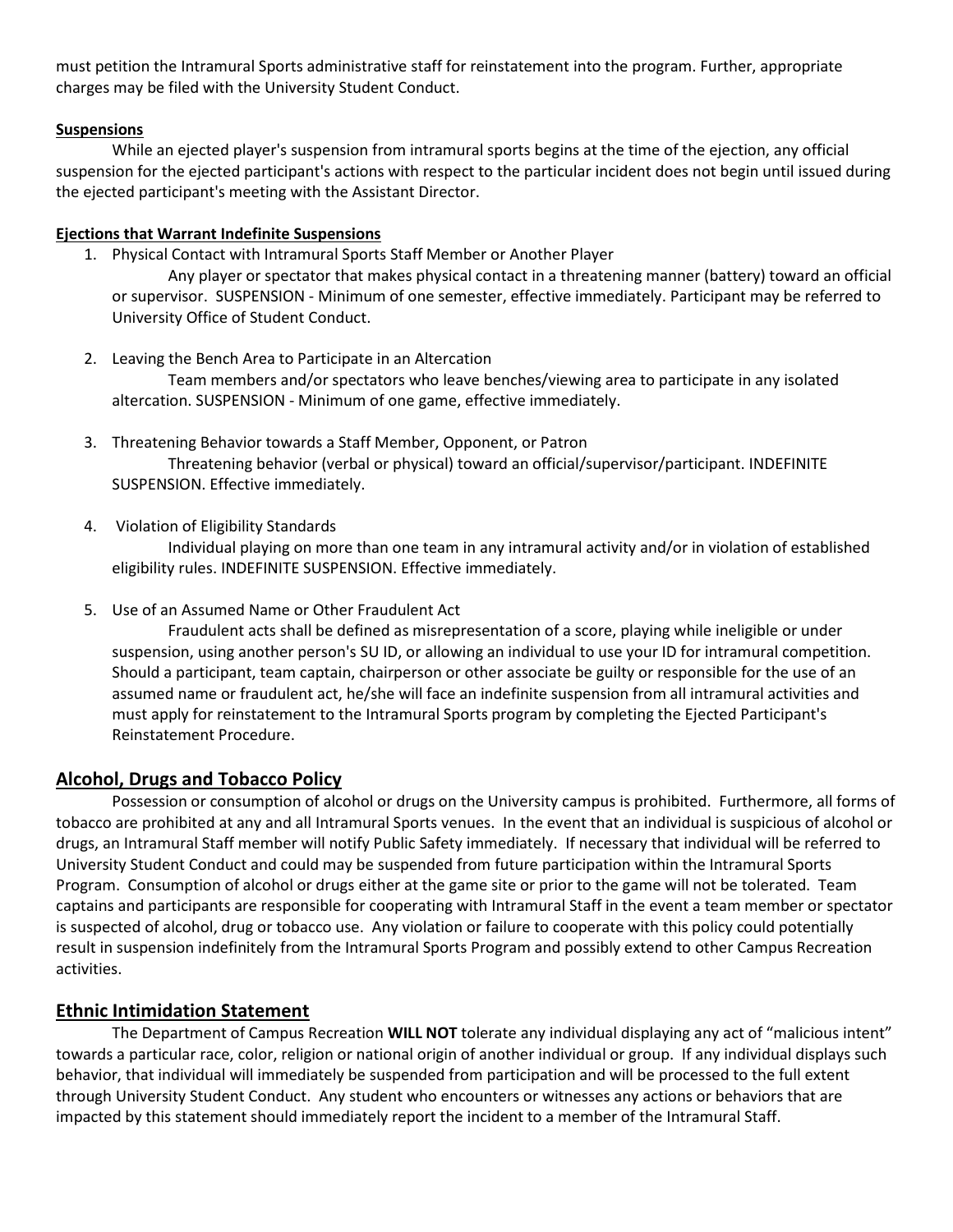# **Championship Shirts**

- 1. Students will receive a championship shirt upon winning an intramural sports league, tournament, or select competitions.
- 2. Students must play in the championship game to receive a shirt, but may appeal that by 5 PM the next day (See Appeals).
- 3. The Office of Campus Recreation holds the right to deny a participant a shirt if they have already received a shirt depending on the remaining number of shirts.

## **Mustang Cup**

The Mustang Cup allows groups in the university community compete against each other in intramural sports throughout the school year in a variety of activities for the Open Division, Coed Division, and Women's Division.

## **Stipulations**

- If a team is dropped from a league they will not receive ANY points for that sport
- If a team forfeits a game they will not receive participation points for that activity
- Teams that are active in the Points System may not designate their points for a certain activity to go to another team in the Points System

## **SU Intramural Cup**

For the Mustang Cup, any organization or organized team is eligible to enter the point system. Each group must report their intent to become involved in the point system at the time of registration. These organizations must keep the same team name and a majority of the same players throughout the Intramural season.

## **Point Process**

- Obtain information online or at the Campus Recreation Offices about all activities/registration dates.
- Sign-up team/individual during registration period
- Select appropriate group on registration form or during online registration to identify that team with the corresponding group. If participating in the Open Division, use the same name upon registering the team (i.e. Hungry Like the Wolf).
- Teams must have at least 75% of the members from the original group. Participants will be awarded points based on the league/playoffs in which they actually participate
- Points will be totaled at the end of each semester to update the results based on the procedure below.

## **Points Distribution**

- If more than one team with the same initial team name (ex. Fish Food and Fish Food 2) registers for a sport, the team that has the highest amount of points will receive the points. Teams must maintain the same name throughout the entire academic year.
- Teams that are in the Point System are not allowed to distribute points to other teams. Individual/Dual Tournament participants must designate to which group they want their points allotted BEFORE the event starts.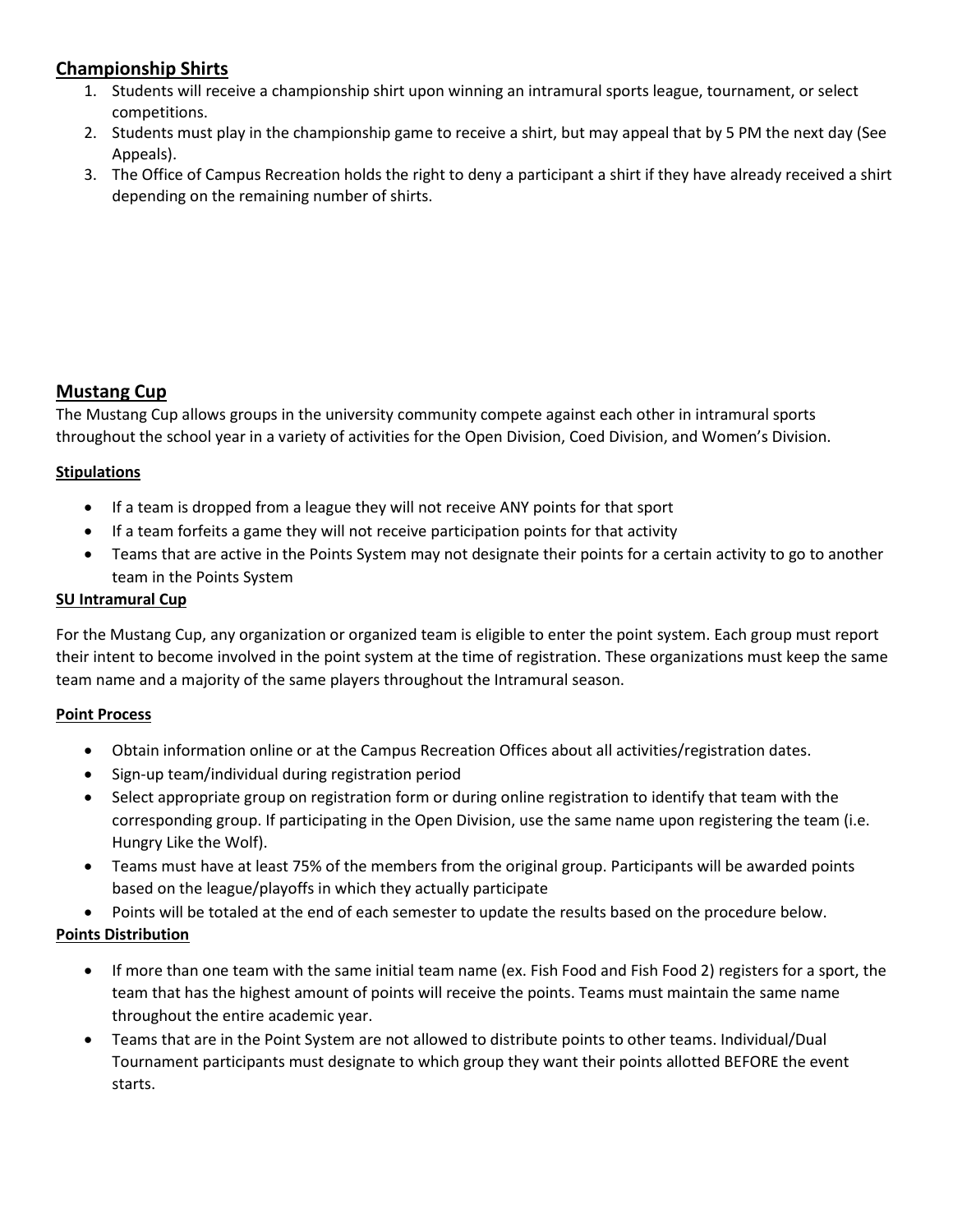| <b>League Sports</b>                           |                                                                                                         |                                               |               |  |  |
|------------------------------------------------|---------------------------------------------------------------------------------------------------------|-----------------------------------------------|---------------|--|--|
| <b>Fall Semester</b>                           |                                                                                                         | <b>Spring Semester</b>                        |               |  |  |
| Flag Football, Beach Volleyball, Tennis        |                                                                                                         | Basketball, Dodgeball, Billiards, Soccer      |               |  |  |
| 3v3 Basketball, Indoor Volleyball, Racquetball |                                                                                                         | 16-inch Softball, NBA 2K19                    |               |  |  |
|                                                | <b>Point System</b>                                                                                     |                                               |               |  |  |
| Regular Season                                 | Points                                                                                                  | <b>Playoffs</b>                               | <b>Points</b> |  |  |
| Per win                                        | 100                                                                                                     | 1st Place                                     | 250           |  |  |
| 1st place bonus                                | 75                                                                                                      | 2nd Place                                     | 150           |  |  |
| Participation w/o forfeit                      | 50                                                                                                      | 3rd & 4th Place                               | 75            |  |  |
| Manager's module                               | 50                                                                                                      |                                               |               |  |  |
| Sportsmanship bonus<br>per game                | 3.5 SR and above $=$ 50                                                                                 |                                               |               |  |  |
|                                                |                                                                                                         |                                               |               |  |  |
|                                                | <b>Tournaments / Contests</b>                                                                           |                                               |               |  |  |
| <b>Fall Semester</b>                           |                                                                                                         | <b>Spring Semester</b>                        |               |  |  |
| 16-inch Softball, Fornite, Fantasy Football    |                                                                                                         | Bowling, Basketball All-Star Challenge, Beach |               |  |  |
| Billiards, Madden                              |                                                                                                         | Volleyball, Rocket League, March Madness      |               |  |  |
|                                                |                                                                                                         | Bracket Corn Hole, Can Jam, Spikeball         |               |  |  |
| <b>Point System</b>                            |                                                                                                         |                                               |               |  |  |
|                                                |                                                                                                         |                                               |               |  |  |
|                                                | 1st Place                                                                                               | 100 Points                                    |               |  |  |
|                                                | 2nd Place                                                                                               | 50 Points                                     |               |  |  |
|                                                | 3rd & 4th Place                                                                                         | 25 Points                                     |               |  |  |
|                                                | Per win                                                                                                 | 15 Points                                     |               |  |  |
|                                                | Participation w/o forfeit                                                                               | 10 Points                                     |               |  |  |
|                                                |                                                                                                         |                                               |               |  |  |
|                                                | For Individual Tournaments & Contests, the points are distributed per person. For example, a            |                                               |               |  |  |
|                                                | person that receives first place in Billiards Singles will receive 110 points (100 points for 1st place |                                               |               |  |  |
|                                                | and 10 points for participation). Points for Dual Tournaments are per team, so a team that wins         |                                               |               |  |  |

\*\*\*A maximum of 8 participants per group can receive points\*\*\*